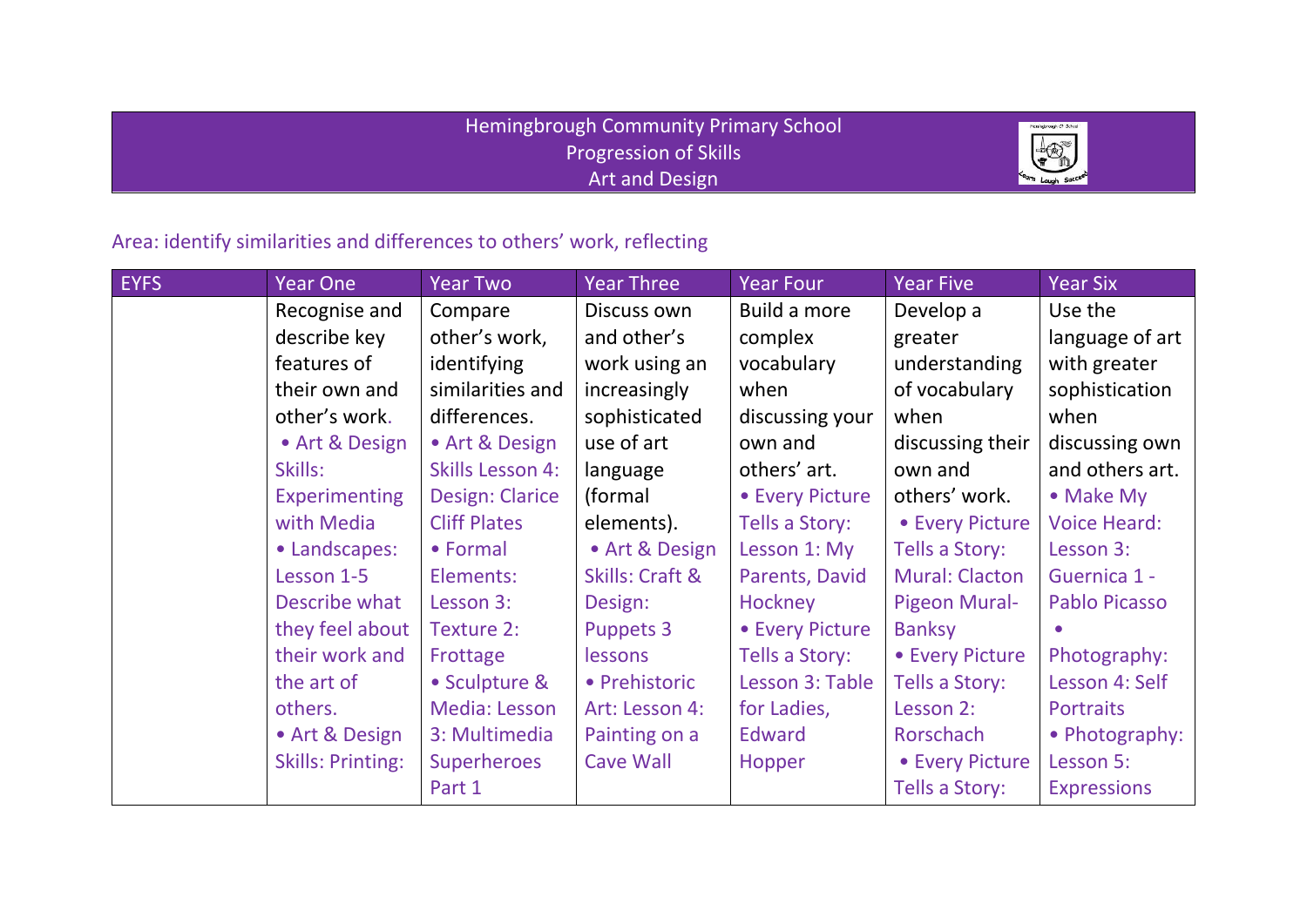| <b>Great Fire of</b> | <b>Describe</b>       | <b>Reflecting on</b> | Use their own  | Lesson 3:               | Give reasoned        |
|----------------------|-----------------------|----------------------|----------------|-------------------------|----------------------|
| London               | choices and           | their own work       | and other's    | <b>Emojis</b>           | evaluations of       |
|                      | preferences           | in order to          | opinion of     | • Every Picture         | their own and        |
|                      | using the             | make                 | work to        | Tells a Story:          | others work          |
|                      | language of           | improvements.        | identify areas | Lesson 4: John          | which takes          |
|                      | art.                  | • Art & Design       | <b>of</b>      | <b>Singer Sargent</b>   | account of           |
|                      | • Art & Design        | Skills: Craft &      | improvement.   | • Every Picture         | context and          |
|                      | Skills: Lesson 2:     | Design:              | • Sculpture:   | Tells a Story:          | intention.           |
|                      | Drawing:              | Puppets (3)          | Lesson 1:      | Lesson 5:               | • Make My            |
|                      | <b>Shading</b>        | lessons)             | <b>Making</b>  | <b>Magdalene</b>        | <b>Voice Heard:</b>  |
|                      | • Art & Design        | • Prehistoric        | <b>Maracas</b> | Odundo                  | Lesson 4:            |
|                      | Skills: Lesson 5:     | Art: Lesson 4:       | • Sculpture:   | <b>Regularly</b>        | <b>Guernica 2 -</b>  |
|                      | <b>Craft: Weaving</b> | Painting on a        | Lesson 3:      | analysing and           | <b>Pablo Picasso</b> |
|                      | a Picture             |                      | Archimboldo    | reflecting on           | • Make My            |
|                      | • Human Form:         |                      | • Sculpture:   | their intentions        | <b>Voice Heard:</b>  |
|                      | Lessons 1-5           |                      | Lesson 4:      | and choices.            | Lesson 5: Clay       |
|                      |                       |                      | Sokari Douglas | • Art & Design          | <b>Sculptures</b>    |
|                      |                       |                      | Camp           | <b>Skills: Drawing:</b> | • Photography:       |
|                      |                       |                      |                | A Walking Line          | Lesson 2:            |
|                      |                       |                      |                | • Art & Design          | <b>Truisms</b>       |
|                      |                       |                      |                | <b>Skills: Little</b>   |                      |
|                      |                       |                      |                | Inventors               |                      |
|                      |                       |                      |                | • Art & Design          |                      |
|                      |                       |                      |                | Skills: Learn           |                      |
|                      |                       |                      |                | about Artists           |                      |